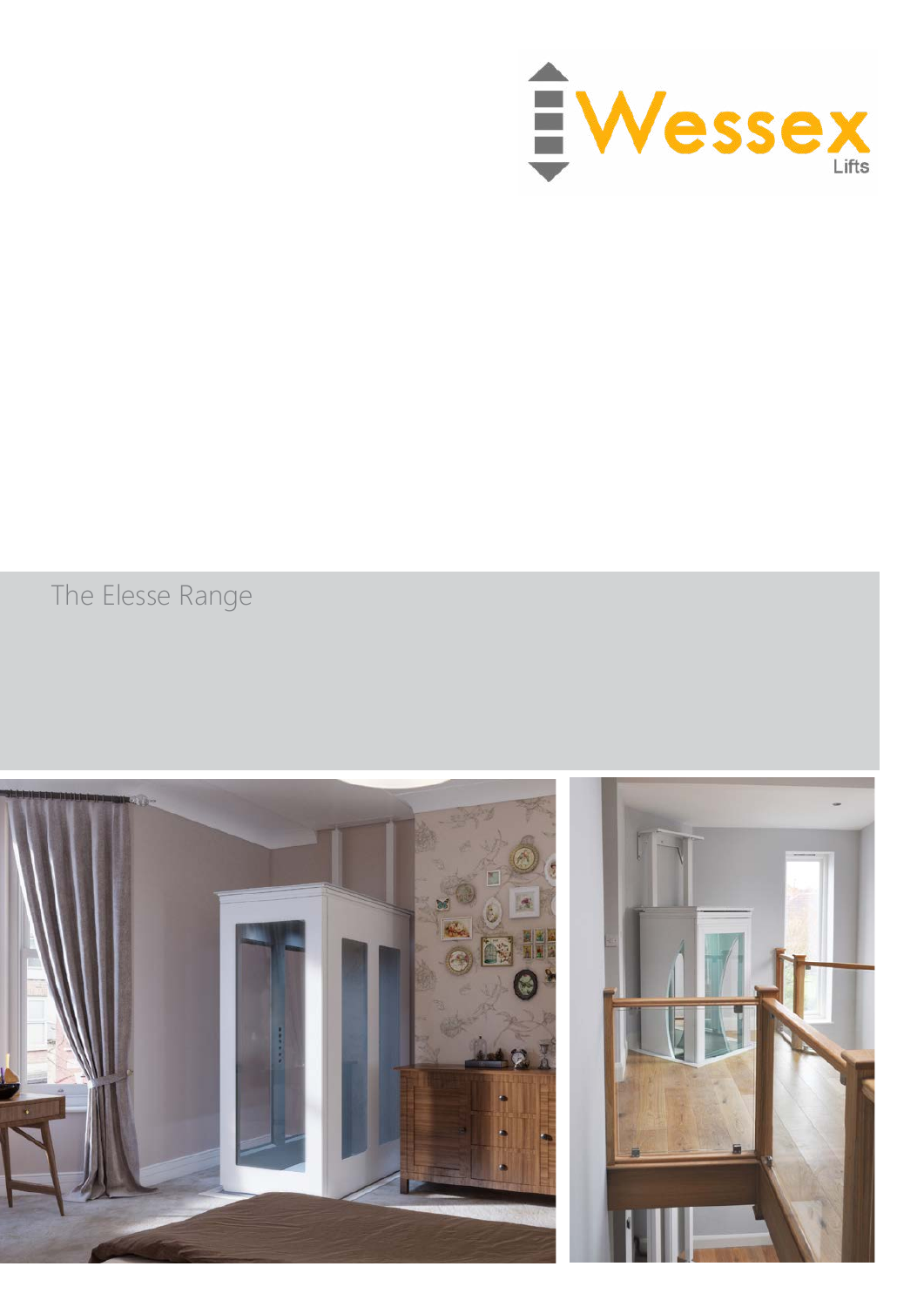The Wessex Elesse has become the new market leader in terms of elegance and luxury in the home lift market. It is a high specification iteration of our VE lift in some ways, but the design has been so greatly overhauled that it fits into an ultra-luxurious class of its own.



A wide choice of colours, finishes, and styles makes the Elesse easier than ever to tailor a lift to suit your home. With no requirement for a wall, construction work is minimal and the lift can be fitted practically anywhere in your home.

The Elesse means luxury and elegance in a compact, practical package.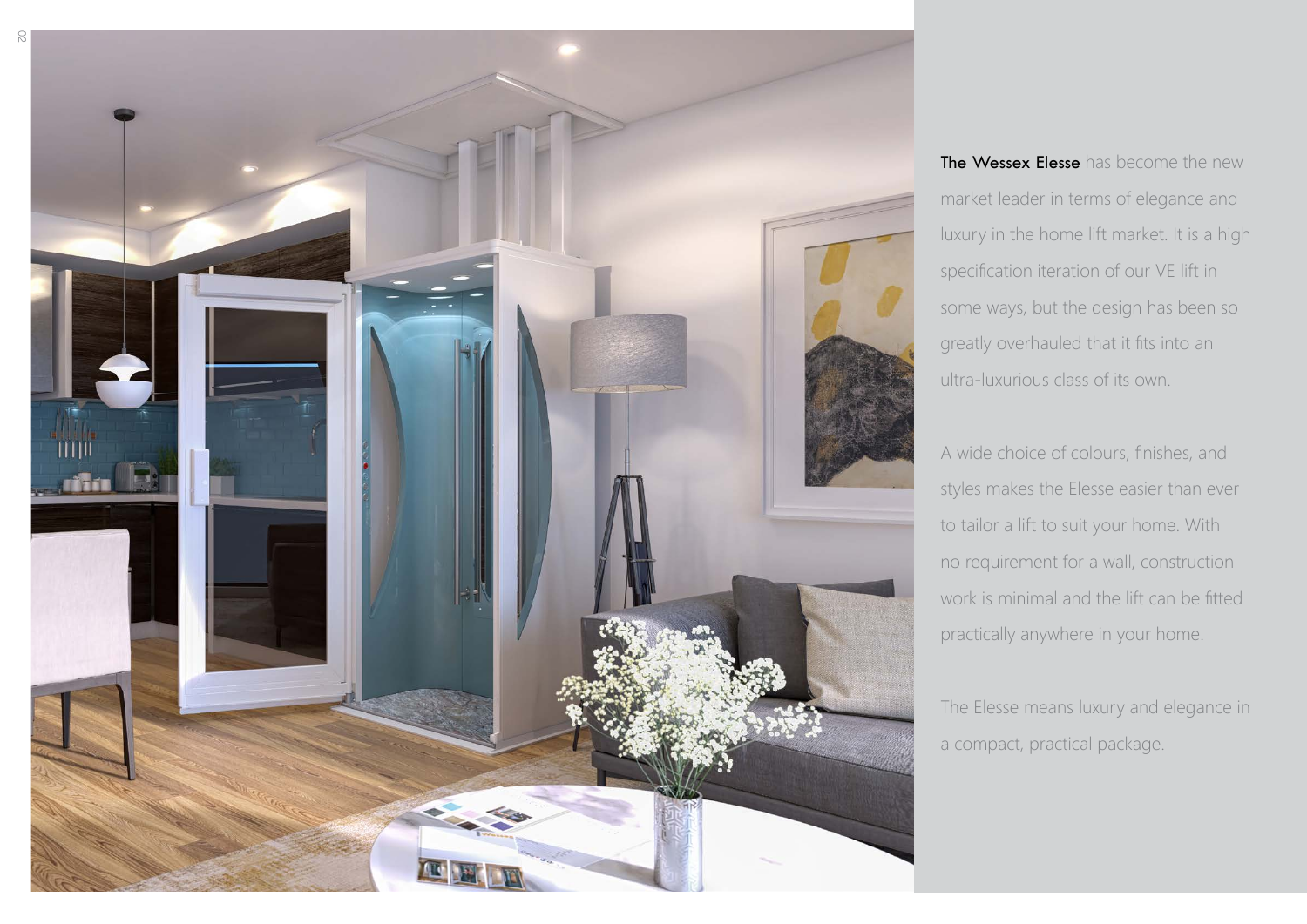# Elegant Luxurious Stylish

# Simplicity Excellence Creativity

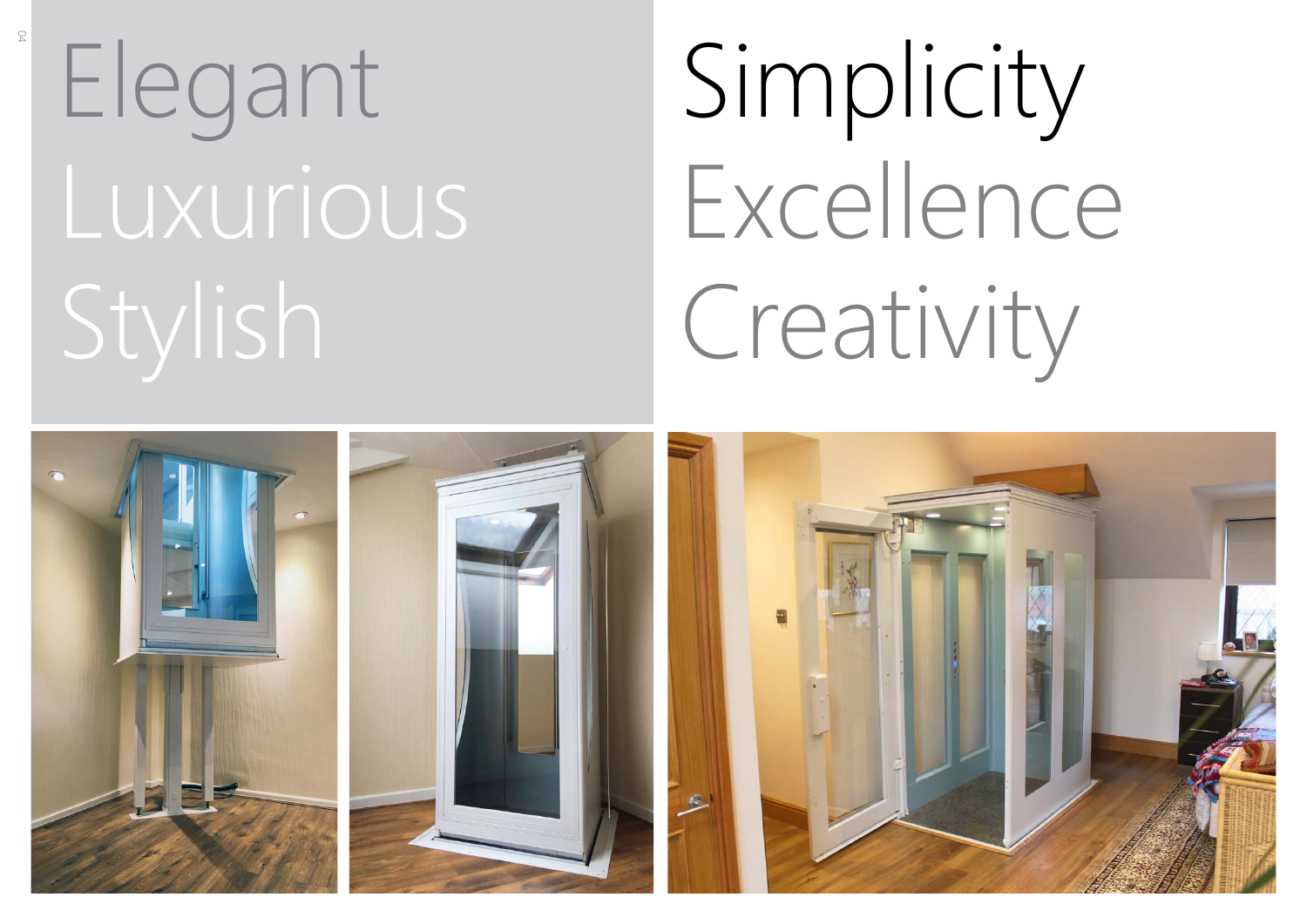- Travel up to 3.5m
- Power door
- Automatic LED spotlights
- High quality, illuminated internal buttons
- Wireless call stations
- Choice of floor finishes (see below)
- Automatic internal lighting
- Emergency manual lowering
- Battery backup
- Roof and under-floor protection



|                                       | Elesse 15   | Elesse 25   | Elesse 36   | Elesse 56  |
|---------------------------------------|-------------|-------------|-------------|------------|
| Safe Working Load Kg                  | 250         | 250         | 250         | 250        |
| Usable Platform Dimensions mm         | 775 x 575   | 775 x 575   | 775 x 1195  | 775 x 1195 |
| Lift Footprint Dimensions mm          | 920 x 905   | 920 x 905   | 920 x 1525  | 920 x 1525 |
| Lift Length With Door Open mm         | 1665        | 1665        | 2290        | 2290       |
| Minimum Upper Floor Ceiling Height mm | 2180        | 2315        | 2180        | 2315       |
| Mid-Floor Dimensions mm               | $165 - 385$ | $165 - 385$ | $165 - 385$ | 165 - 385  |
| Lift Speed mm/sec                     | 60          | 60          | 60          | 60         |
| Maximum Travel mm                     | 3000        | 3500        | 3000        | 3500       |



 $\checkmark$  CF Marked

## <sup>\*</sup> Options and Features Technical Specification 760 mm









905 mm Elesse 15/25 Elesse 36/56



As Standard

\* Other colours are available as a cost option. Please enquire for more details